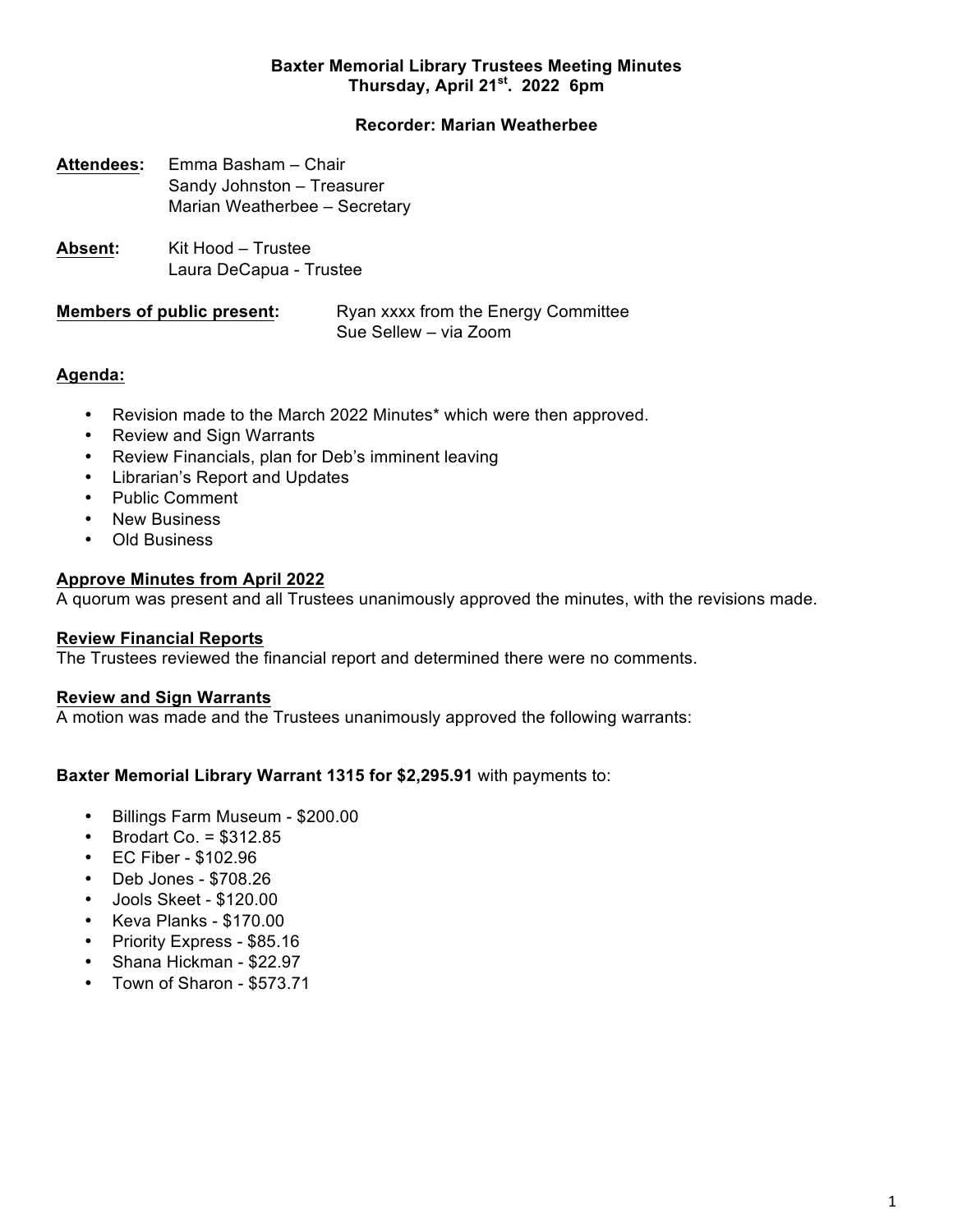# **Librarian's Report and Grant updates**

## *April Stats*

**Checkouts:** 349 (341 last year) **ILL Requests Filled for Us:** 36 (44 last year) **ILL Requests We** Filled for Others: 23 (14 last year) **Overdrive:** 120 (95 last year) **Visits:** 232 (153 last year) **Web stats:** 426 views/264 visitors

#### **Summer Reading Program**

Summer reading will begin June 1 and end August 11. I've got the reading/writing tickets ready to be printed off this weekend along with most of the signage. Jools ls will perform June 25th at 3:00. The end of summer reading party will be August 13, 2:00-4:00 where we'll have a balloon artist, we'll draw for the raffle prizes and ... ? I'll begin purchasing prizes for the summer reading raffle over the next few weeks

*Discussed that the end of summer party will be an ocean theme activity, to include activities such as face painting, treasure hunt, bubble and treats.*

### **Magic the Gathering…Gathering**

Russ Patton has hosted two Magic gatherings with good results. Starting next Thursday, he'll host weekly throughout the summer. I'll have signs printed and begin advertising for it this weekend.

#### **Museum Passes**

We've received the new VINS pass, and tonight's warrant includes an invoice for the Billings pass. We'll receive free passes for Birds of Vermont, Echo, American Precision Museum, the state parks, and the state historical sites. That just leaves Shelburne Museum. Last year's pass was checked out 8 times by 2 people. The cost would be \$100. Should we renew?

*Discussed and decided that we will not renew the Shelburne museum pass. Shana will put out a request for a donation for a pass to a museum.*

#### **Hours Survey**

We received 23 responses to the survey, and all were from current patrons. The big winners were Monday-Thursday afternoons and Saturday mornings. I've included a chart with the distribution of times chosen by respondents, as well as all the long text answers we received.

*It was decided that Library hours will be from 10am-6pm on Thursdays and volunteers are being recruited for Saturday hours.*

## **Public Comments**

*There* were no public comments.

#### **New Business**

#### **Plant, Book and Bake Sale**

- We ran through the event checklist.
- Setup will be Wed/Thursday best advertisement.
- Shana will print an info gram on the invasive worm.
- Sue Sellew will contact the book disposal person.